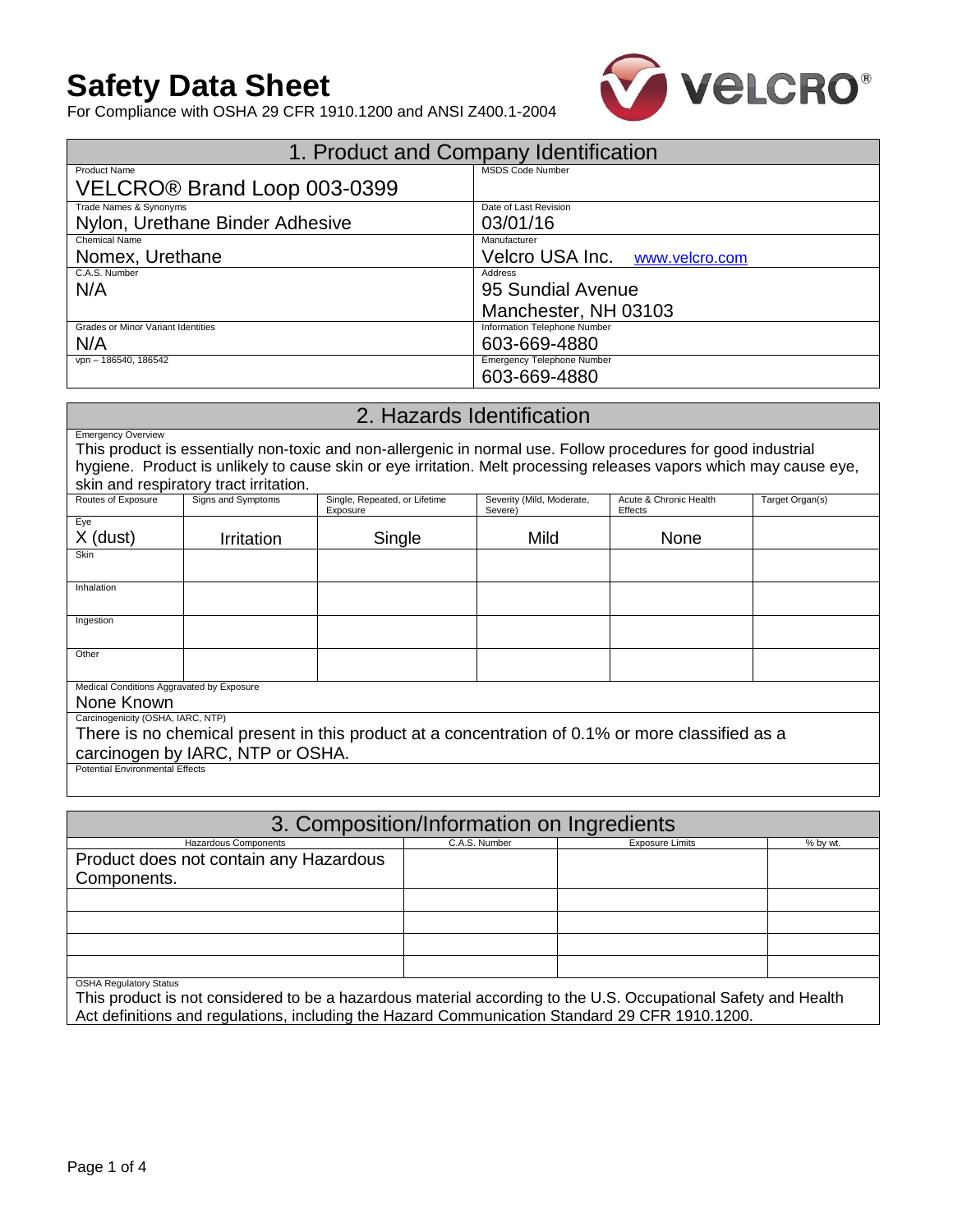## VELCRO® Brand Loop 003-0399

|                    |                                                        | 4. First Aid Measures       |                        |
|--------------------|--------------------------------------------------------|-----------------------------|------------------------|
| Routes of Exposure | <b>First Aid Instructions</b>                          | Immediate Medical Attention | <b>Delayed Effects</b> |
| Eye                | Follow established first aid procedures                |                             |                        |
| X                  | for flushing foreign material from eye.                |                             |                        |
| Skin<br>X          | Wash hands with soap and water.                        |                             |                        |
| Inhalation         | Move to fresh air and if symptoms                      |                             |                        |
| y                  | persist, call a Physician.                             |                             |                        |
| Ingestion          | Follow established first aid procedures                |                             |                        |
| x                  | for ingestion of foreign material.                     |                             |                        |
| Other              |                                                        |                             |                        |
|                    |                                                        |                             |                        |
|                    | Note to Physician (Treatment, Testing, and Monitoring) |                             |                        |

| 5. Fire Fighting Measures  |                                                |                                                        |                                              |                             |         |                                  |
|----------------------------|------------------------------------------------|--------------------------------------------------------|----------------------------------------------|-----------------------------|---------|----------------------------------|
| Flashpoint<br>& Method     | $\circ$                                        | Flammable (Explosive) Limits in Air (LEL & UEL)<br>N/A |                                              | Autoignition<br>Temp.       | $\circ$ | Other                            |
|                            | Flame Propagation or Burning Rate (for solids) |                                                        | Properties Contributing to<br>Fire Intensity | Flammability Classification |         |                                  |
| Not Tested                 |                                                |                                                        | <b>None</b>                                  |                             |         |                                  |
| <b>Extinguishing Media</b> |                                                |                                                        | Extinguishing Media to Avoid                 |                             |         | Reactions to Extinguishing Media |
|                            | Water, Foam, CO <sup>2</sup> , or Dry          |                                                        |                                              |                             |         | N/A                              |
| Chem                       |                                                |                                                        |                                              |                             |         |                                  |
|                            | Protection and Procedures for Firefighters     |                                                        |                                              |                             |         |                                  |

Fire-fighters and others who may be exposed to products of combustion should wear full protective clothing including self-contained breathing apparatus.

### Unusual Fire and Explosion Hazards

Combustible thermoplastic material: may melt and drip and produce heavy smoke. Products of combustion can include: oxides of carbon, sulfur and nitrogen; traces of hydrogen cyanide and unknown hydrocarbons.

## 6. Accidental Release Measures

| <b>Personal Precautions</b>                                                                                       |
|-------------------------------------------------------------------------------------------------------------------|
|                                                                                                                   |
| <b>Environmental Precautions</b>                                                                                  |
|                                                                                                                   |
| <b>Containment Techniques</b>                                                                                     |
| None                                                                                                              |
| Spill/Leak Clean-Up Procedures and Equipment                                                                      |
| Material is safe to handle. If processing generates fibers or dust, sweep and dispose in normal trash receptacle. |
| <b>Evacuation Procedures</b>                                                                                      |
| None                                                                                                              |
| Special Instructions                                                                                              |
| None                                                                                                              |
| <b>Reporting Requirements</b>                                                                                     |
| None                                                                                                              |

### 7. Handling and Storage

Handling Practices and Warnings This material does not require special handling.

Storage Practices and Warnings

Store in cool, dry place, away from excessive heat.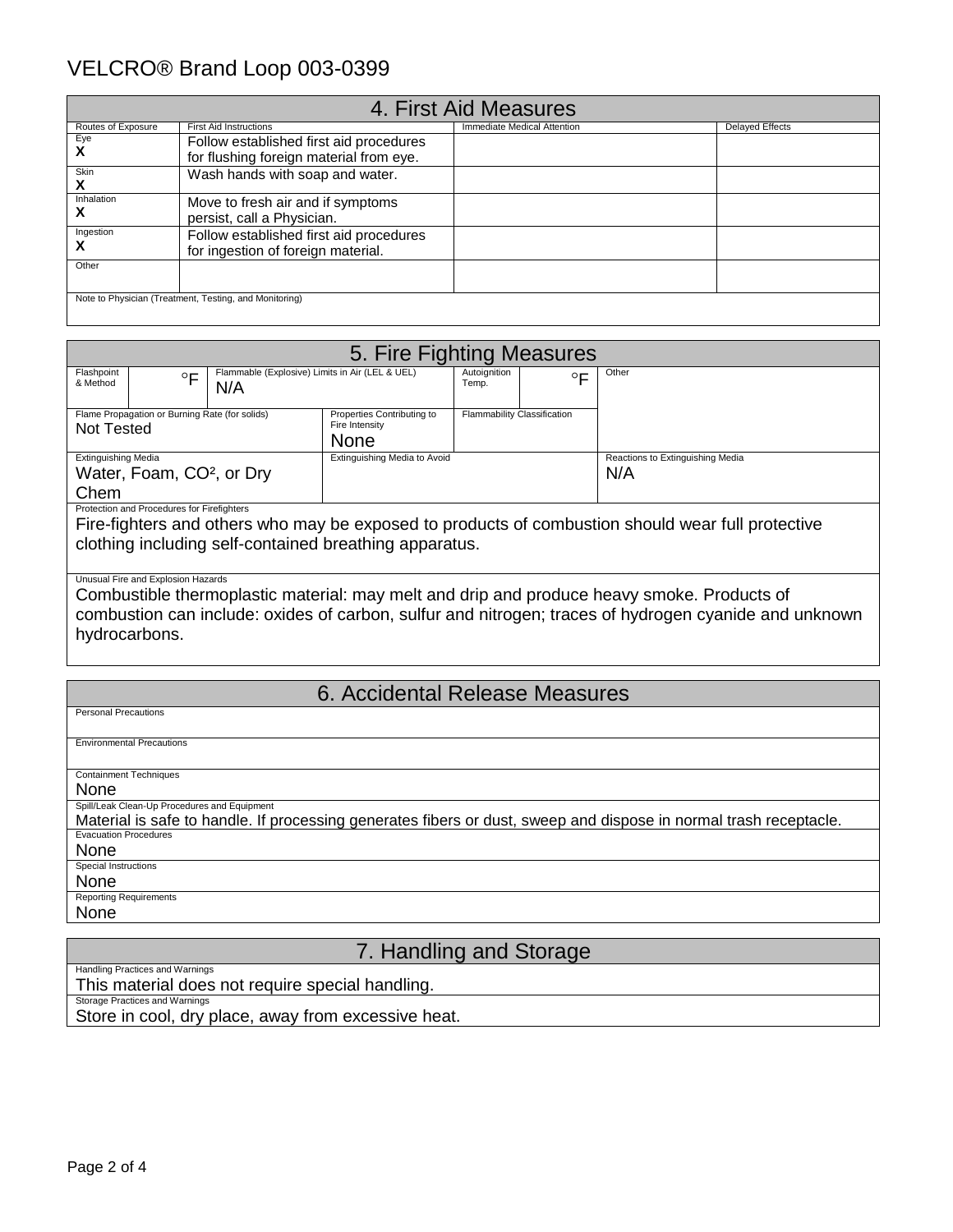## VELCRO® Brand Loop 003-0399

| 8. Exposure Control/Personal Protection                                     |                                                    |                            |  |  |
|-----------------------------------------------------------------------------|----------------------------------------------------|----------------------------|--|--|
| Ventilation                                                                 | <b>Other Engineering Controls</b>                  |                            |  |  |
| None Required                                                               |                                                    |                            |  |  |
| Routes of Entry                                                             | Personal Protective Equipment (PPE) for Normal Use | <b>PPE</b> for Emergencies |  |  |
| Eye/Face                                                                    |                                                    |                            |  |  |
| <b>Skin</b>                                                                 |                                                    |                            |  |  |
| Inhalation                                                                  |                                                    |                            |  |  |
| General Hygiene Consideration and Work Practices                            |                                                    |                            |  |  |
| Protective Measures During Repair and Maintenance of Contaminated Equipment |                                                    |                            |  |  |
| Other Protective Measures and Equipment                                     |                                                    |                            |  |  |

| 9. Physical and Chemical Properties        |                             |                                               |      |                                      |
|--------------------------------------------|-----------------------------|-----------------------------------------------|------|--------------------------------------|
| Appearance                                 |                             |                                               | Odor |                                      |
| <b>Textile Fastener</b>                    |                             |                                               |      | <b>Essentially odorless</b>          |
| Normal Physical State                      | <b>Boiling Point</b>        | <b>Melting Point</b><br><b>Freezing Point</b> |      |                                      |
| Solid                                      | N/A                         | N/A<br>>400°F - >227°C                        |      |                                      |
| Specific Gravity or Density $(H_2O) = 1$ ) | Solubility in Water         |                                               | Ph   |                                      |
| > 1.0                                      | Insoluble                   |                                               | N/A  |                                      |
| Vapor Pressure                             | Vapor Density ( $AIR = 1$ ) |                                               |      | Evaporation Rate (Butyl Acetate = 1) |
| N/A                                        | N/A                         |                                               | N/A  |                                      |
| Other                                      |                             |                                               |      |                                      |

| 10. Stability and Reactivity                                                                              |                                     |  |  |  |
|-----------------------------------------------------------------------------------------------------------|-------------------------------------|--|--|--|
| Incompatibility (Materials to Avoid)                                                                      |                                     |  |  |  |
| Strong Acids, oxidizing agents and bases.                                                                 |                                     |  |  |  |
| Hazardous Products Produced During Decomposition                                                          |                                     |  |  |  |
| Molten vapors or fumes may cause irritation to the respiratory tract. Combustible thermoplastics material |                                     |  |  |  |
| may melt and drip, contact with hot molten tape will cause thermal burns.                                 |                                     |  |  |  |
| Hazardous Polymerization                                                                                  | Conditions to Avoid                 |  |  |  |
| $\Box$ May Occur $\boxtimes$ Will Not Occur                                                               | Excessive heat and ignition sources |  |  |  |
| Stability                                                                                                 | Conditions to Avoid                 |  |  |  |
| $\boxtimes$ Stable<br>Unstable                                                                            |                                     |  |  |  |

Toxicity Data, Epidemiology Studies, Carcinogenicity, Neurological Effects, Genetic Effects, Reproductive Effects, or Structure Activity Data

Finished article not tested. See section 2 for available information on potential health effects.

12. Ecological Information

Toxicity, Environmental Fate, Physical/Chemical Data, or Other Supporting Environmental Hazard

Finished article not tested. Please refer to section 6 for information regarding accidental releases and section 15 for regulatory reporting information.